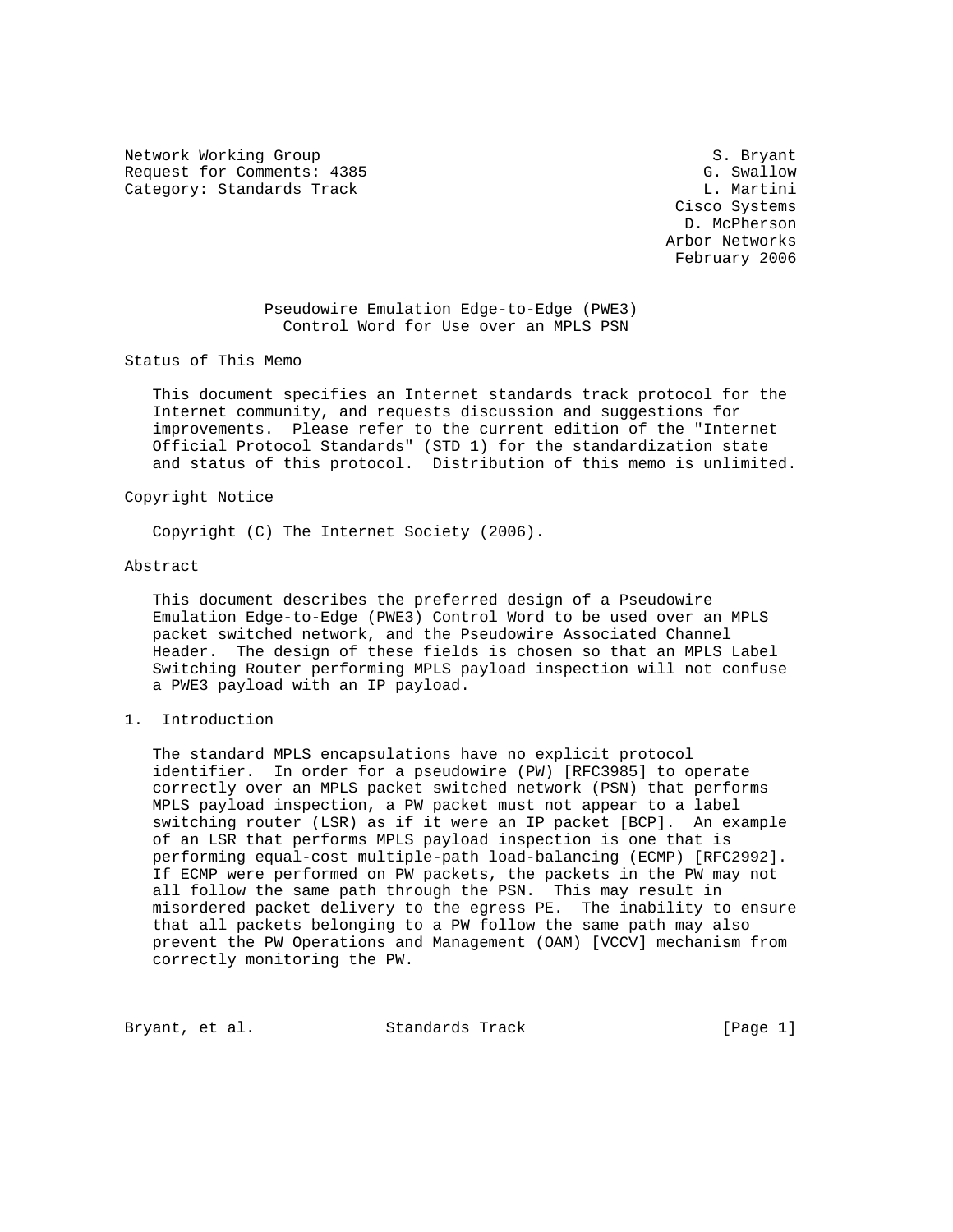This document specifies how the PW control word is used to distinguish a PW payload from an IP payload carried over an MPLS PSN. It then describes the preferred design of a PW Control Word to be use over an MPLS PSN, and the Pseudowire Associated Channel Header.

# 1.1. Conventions Used in This Document

 The key words "MUST", "MUST NOT", "REQUIRED", "SHALL", "SHALL NOT", "SHOULD", "SHOULD NOT", "RECOMMENDED", "MAY", and "OPTIONAL" in this document are to be interpreted as described in RFC 2119 [RFC2119].

### 2. Avoiding ECMP

 A PW that is carried over an MPLS PSN that uses the contents of the MPLS payload to select the ECMP path may be subjected to packet misordering [BCP]. In cases where the application using the PW is sensitive to packet misordering, or where packet misordering will disrupt the operation of the PW, it is necessary to prevent the PW being subjected to ECMP.

 All IP packets [RFC791] [RFC2460] start with a version number that is checked by LSRs performing MPLS payload inspection. To prevent the incorrect processing of packets carried within a PW, PW packets carried over an MPLS PSN MUST NOT start with the value 4 (IPv4) or the value 6 (IPv6) in the first nibble [BCP], as those are assumed to carry normal IP payloads.

 This document defines a PW header and two general formats of that header. These two formats are the PW MPLS Control Word (PWMCW), which is used for data passing across the PW, and a PW Associated Channel Header (PWACH), which can be used for functions such as OAM.

 If the first nibble of a PW packet carried over an MPLS PSN has a value of 0, this indicates that the packet starts with a PWMCW. If the first nibble of a packet carried over an MPLS PSN has a value of 1, it starts with a PWACH. The use of any other first nibble value for a PW packet carried over an MPLS PSN is deprecated.

 If a PW is sensitive to packet misordering and is being carried over an MPLS PSN that uses the contents of the MPLS payload to select the ECMP path, it MUST employ a mechanism that prevents packet misordering. A suitable mechanism is the PWMCW described in Section 3 for data, and the PWACH described in Section 5 for channel associated traffic.

 The PWMCW or the PWACH MUST immediately follow the bottom of the MPLS label stack.

Bryant, et al. Standards Track [Page 2]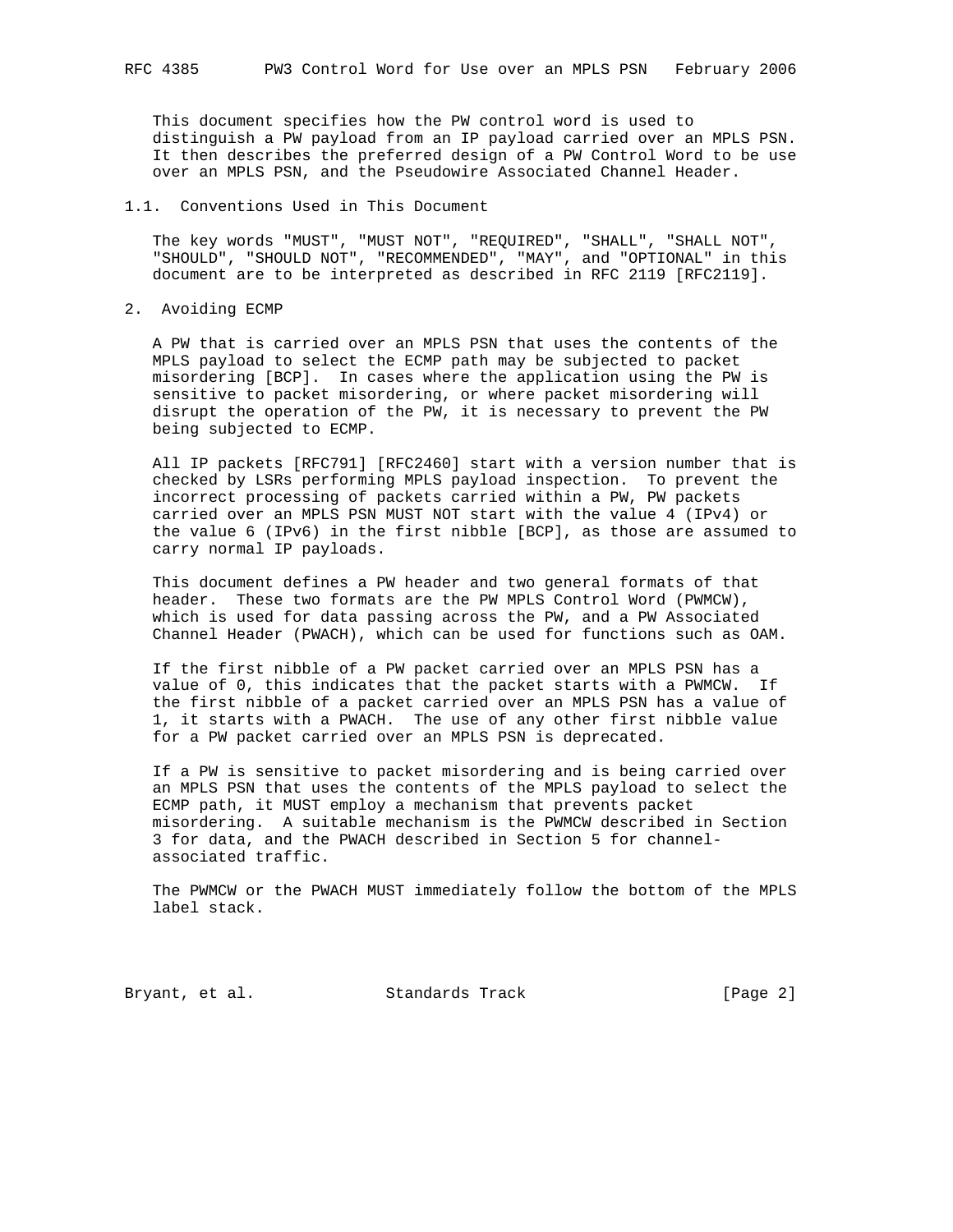# 3. Generic PW MPLS Control Word

The Generic PW MPLS Control Word (PWMCW) is shown in Figure 1.

0  $1$  2 3 0 1 2 3 4 5 6 7 8 9 0 1 2 3 4 5 6 7 8 9 0 1 2 3 4 5 6 7 8 9 0 1 +-+-+-+-+-+-+-+-+-+-+-+-+-+-+-+-+-+-+-+-+-+-+-+-+-+-+-+-+-+-+-+-+ |0 0 0 0| Specified by PW Encapsulation +-+-+-+-+-+-+-+-+-+-+-+-+-+-+-+-+-+-+-+-+-+-+-+-+-+-+-+-+-+-+-+-+

Figure 1: Generic PW MPLS Control Word

 The PW set-up protocol or configuration mechanism determines whether a PW uses a PWMCW. Bits 0..3 differ from the first four bits of an IP packet [BCP] and hence provide the necessary MPLS payload discrimination.

 When a PWMCW is used, it MUST adhere to the Generic format illustrated in Figure 1 above. To provide consistency between the designs of different types of PW, it SHOULD also use the following preferred format:

0  $1$  2 3 0 1 2 3 4 5 6 7 8 9 0 1 2 3 4 5 6 7 8 9 0 1 2 3 4 5 6 7 8 9 0 1 +-+-+-+-+-+-+-+-+-+-+-+-+-+-+-+-+-+-+-+-+-+-+-+-+-+-+-+-+-+-+-+-+ |0 0 0 0| Flags |FRG| Length | Sequence Number | +-+-+-+-+-+-+-+-+-+-+-+-+-+-+-+-+-+-+-+-+-+-+-+-+-+-+-+-+-+-+-+-+

Figure 2: Preferred PW MPLS Control Word

 The meaning of the fields of the Preferred PW MPLS Control Word (Figure 2) is as follows:

Flags (bits 4 to 7):

 These bits MAY be used by for per-payload signaling. Their semantics MUST be defined in the PW specification.

FRG (bits 8 and 9):

 These bits are used when fragmenting a PW payload. Their use is described in [FRAG], which is currently a work in progress. When the PW is of a type that will never need payload fragmentation, these bits may be used as general purpose flags.

Bryant, et al. Standards Track [Page 3]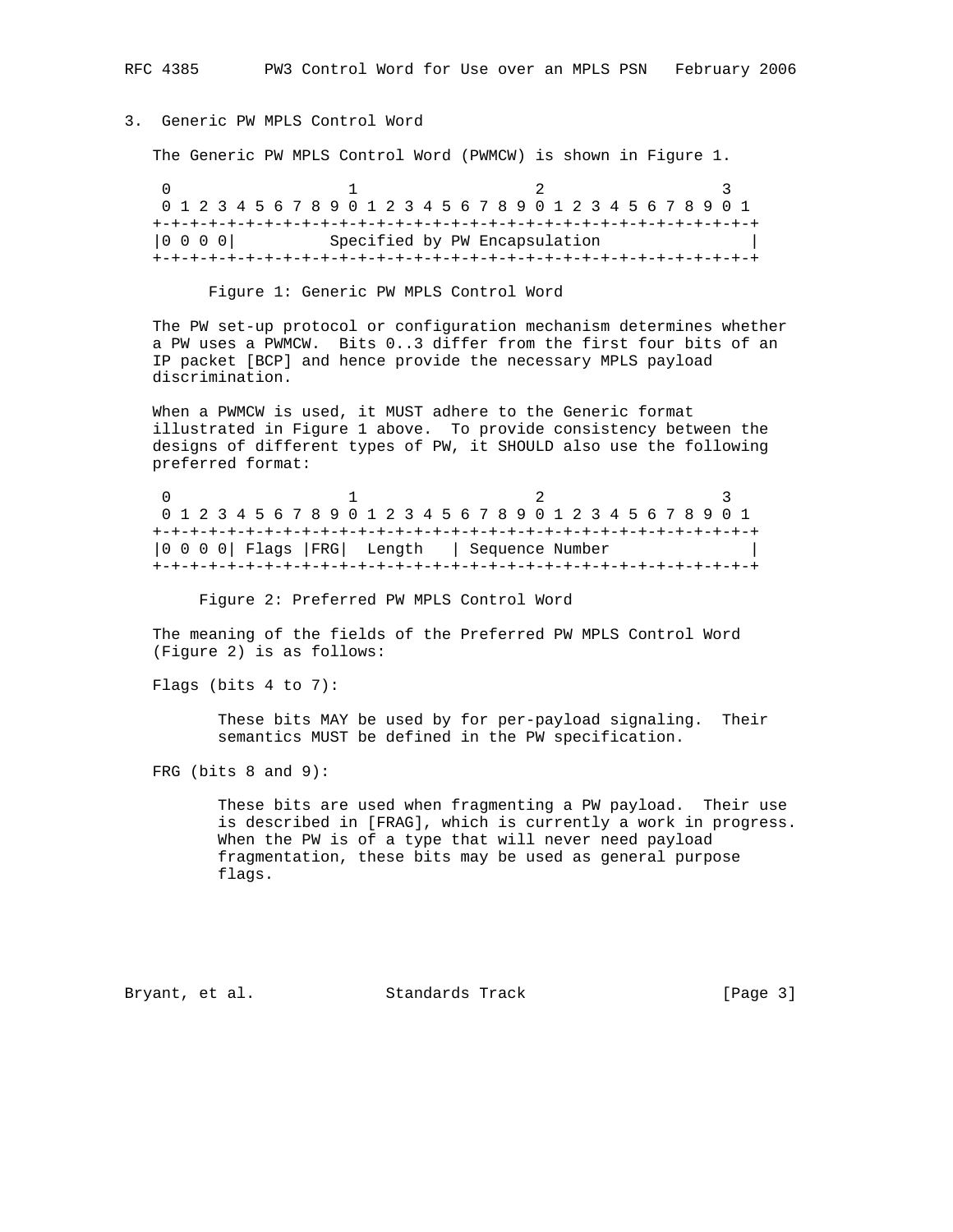Length (bits 10 to 15):

 When the PSN path between the PEs includes an Ethernet segment, the PW packet arriving at the CE-bound PE from the PSN may include padding appended by the Ethernet Data Link Layer. The CE-bound PE uses the length field to determine the size of the padding added by the PSN, and hence extract the PW payload from the PW packet.

 If the MPLS payload is less than 64 bytes, the length field MUST be set to the length of the PW payload plus the length of the PWMCW. Otherwise it MUST be set to zero.

Sequence number (Bit 16 to 31):

 The sequence number implements the sequencing function [RFC3985]. The use of this field is described in Section 4.

4. Sequencing

 The sequence number mechanism is PW specific. The PW encapsulation specification MAY define a sequence number mechanism to be used, or it may indicate that the mechanism described here is to be used. A pseudo-code description of this mechanism is given in the non normative Appendix.

 The sequence number mechanism described here uses a circular unsigned 16-bit number space that excludes the value zero.

4.1. Setting the Sequence Number

 For a given PW, and a pair of routers PE1 and PE2, if PE1 supports packet sequencing and packet sequencing is enabled for the PW, then the following procedures MUST be used:

- o The initial packet transmitted on the PW MUST be sent with sequence number one.
- o Subsequent packets MUST increment the sequence number by one for each packet.
- o The sequence number that follows 65535 (maximum unsigned 16-bit number) is one.

 If the transmitting router PE1 does not support sequence number processing, or packet sequencing is disabled, then the sequence number field in the control word MUST be set to zero for all packets transmitted on the PW.

Bryant, et al. Standards Track [Page 4]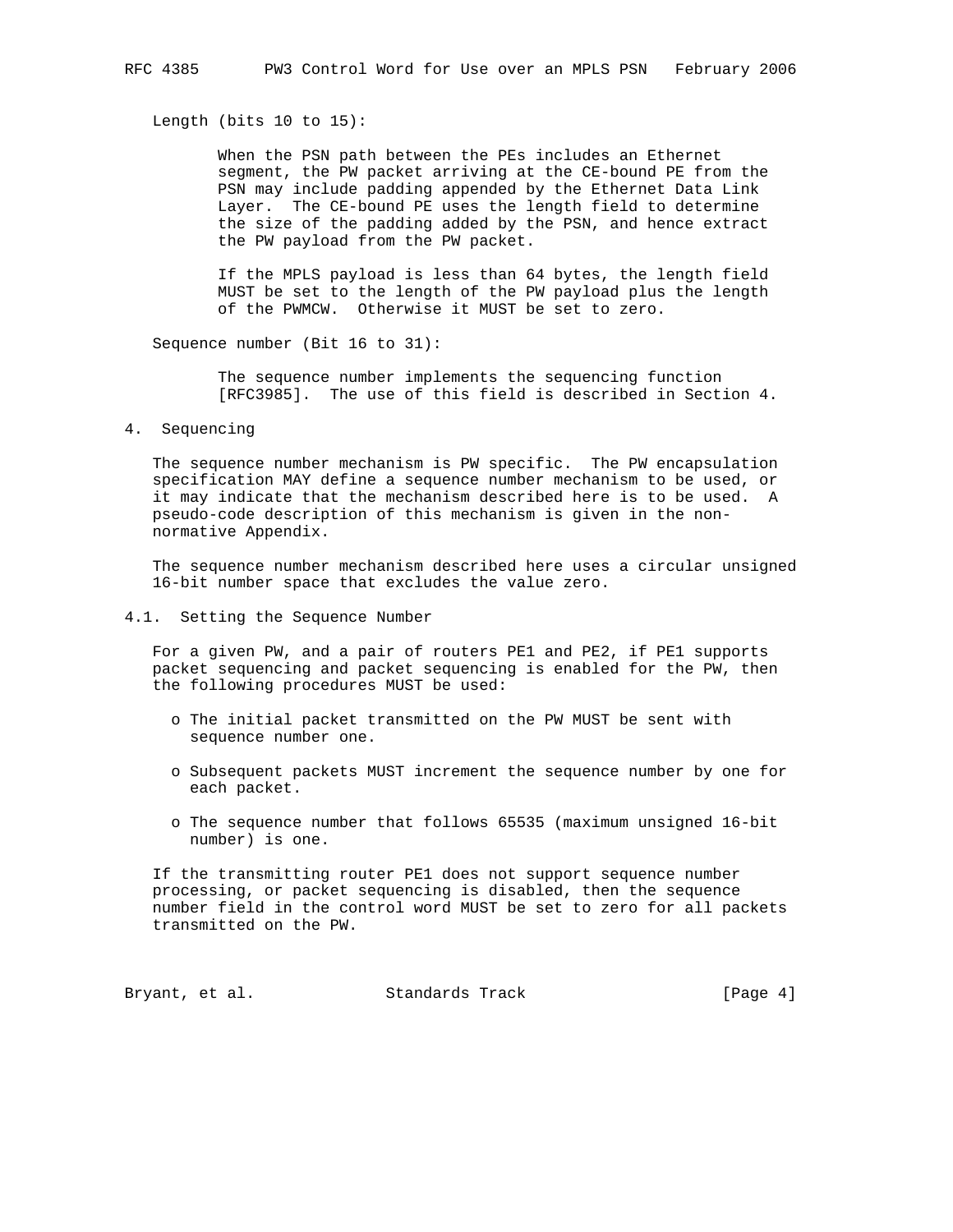#### 4.2. Processing the Sequence Number

 If a router PE2 supports receive sequence number processing, and packet sequencing is enabled for this PW, then the following procedure is used:

 When a PW is initially set up, the "expected sequence number" associated with it MUST be initialized to one.

 When a packet is received on that PW, the sequence number SHOULD be processed as follows:

- o If the sequence number on the packet is zero, the sequence integrity of the packets cannot be determined. In this case, the received packet is considered to be in order.
- o Otherwise if the packet sequence number equals the expected sequence number, the packet is in order.
- o Otherwise if the packet sequence number is greater than the expected sequence number, and the packet sequence number minus the expected sequence number is less than 32768, the packet is within the allowed receive sequence number window. The implementation MAY treat the packet as in order.
- o Otherwise if the packet sequence number is less than the expected sequence number and the expected sequence number minus the packet sequence number is greater than or equal to 32768, the packet is within the allowed receive sequence number window. The implementation MAY treat the packet as in order.
- o Otherwise the packet is out of order.

 If the packet is found to be in order, it MAY be delivered immediately.

 If the packet sequence number was not zero, then the expected sequence number is set to the packet sequence number plus one. The expected sequence number that follows 65535 (maximum unsigned 16-bit number) is one.

 Packets that are received out of order MAY either be dropped or reordered. The choice between dropping or reordering an out-of sequence packet is at the discretion of the receiver.

 If a PE negotiated not to use receive sequence number processing, and it received a non-zero sequence number, then it SHOULD send a PW status message indicating a receive fault, and disable the PW.

Bryant, et al. Standards Track [Page 5]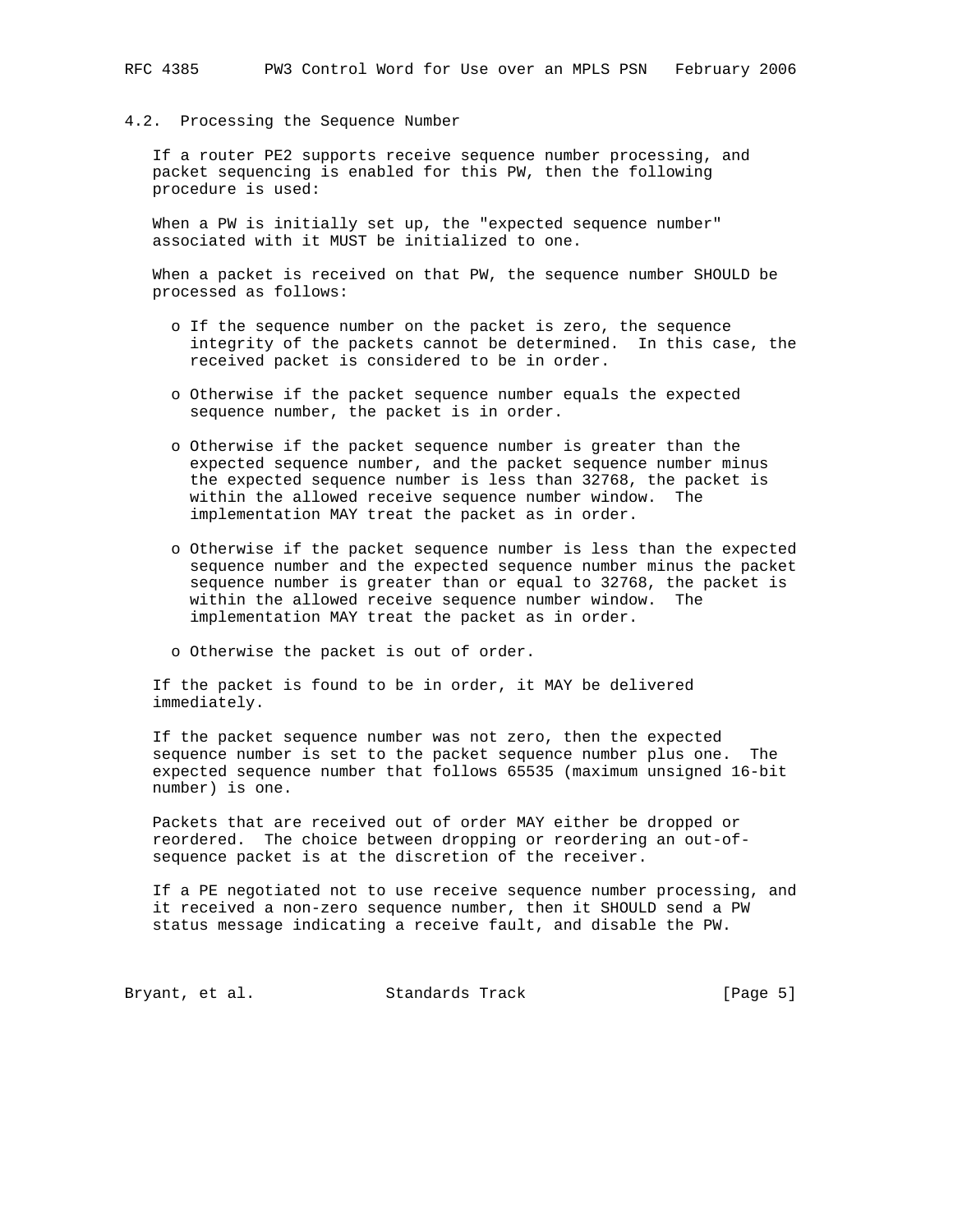## 5. PW Associated Channel

 For some PW features, an associated channel is required. An associated channel is a channel that is multiplexed in the PW with user traffic, and thus follows the same path through the PSN as user traffic. Note that the use of the term "channel" is not a "PW channel type" as used in subsection 5.1.2 of [RFC3985].

 When MPLS is used as the PSN, the PW Associated Channel (PWAC) is identified by the following header:

0  $1$   $2$   $3$  0 1 2 3 4 5 6 7 8 9 0 1 2 3 4 5 6 7 8 9 0 1 2 3 4 5 6 7 8 9 0 1 +-+-+-+-+-+-+-+-+-+-+-+-+-+-+-+-+-+-+-+-+-+-+-+-+-+-+-+-+-+-+-+-+ |0 0 0 1|Version| Reserved | Channel Type | +-+-+-+-+-+-+-+-+-+-+-+-+-+-+-+-+-+-+-+-+-+-+-+-+-+-+-+-+-+-+-+-+

Figure 3: PW Associated Channel Header

 The meanings of the fields in the PW Associated Channel Header (PWACH) (Figure 3) are:

Version:

 This is the version number of the PWACH. This specification defines version 0.

Reserved:

MUST be sent as 0, and ignored on reception.

Channel Type:

 The PW Associated Channel Type is defined in the IANA PW Associated Channel Type registry [IANA].

 Bits 0..3 MUST be 0001. This allows the packet to be distinguished from an IP packet [BCP] and from a PW data packet.

6. IANA Considerations

 IANA has set up a registry of "Pseudowire Associated Channel Types". These are 16-bit values. Registry entries are assigned by using the "IETF Consensus" policy defined in [RFC2434]. The value 0x21 indicates that the Associated Channel carries an IPv4 packet. The value 0x57 indicates that the Associated Channel carries an IPv6 packet.

Bryant, et al. Standards Track [Page 6]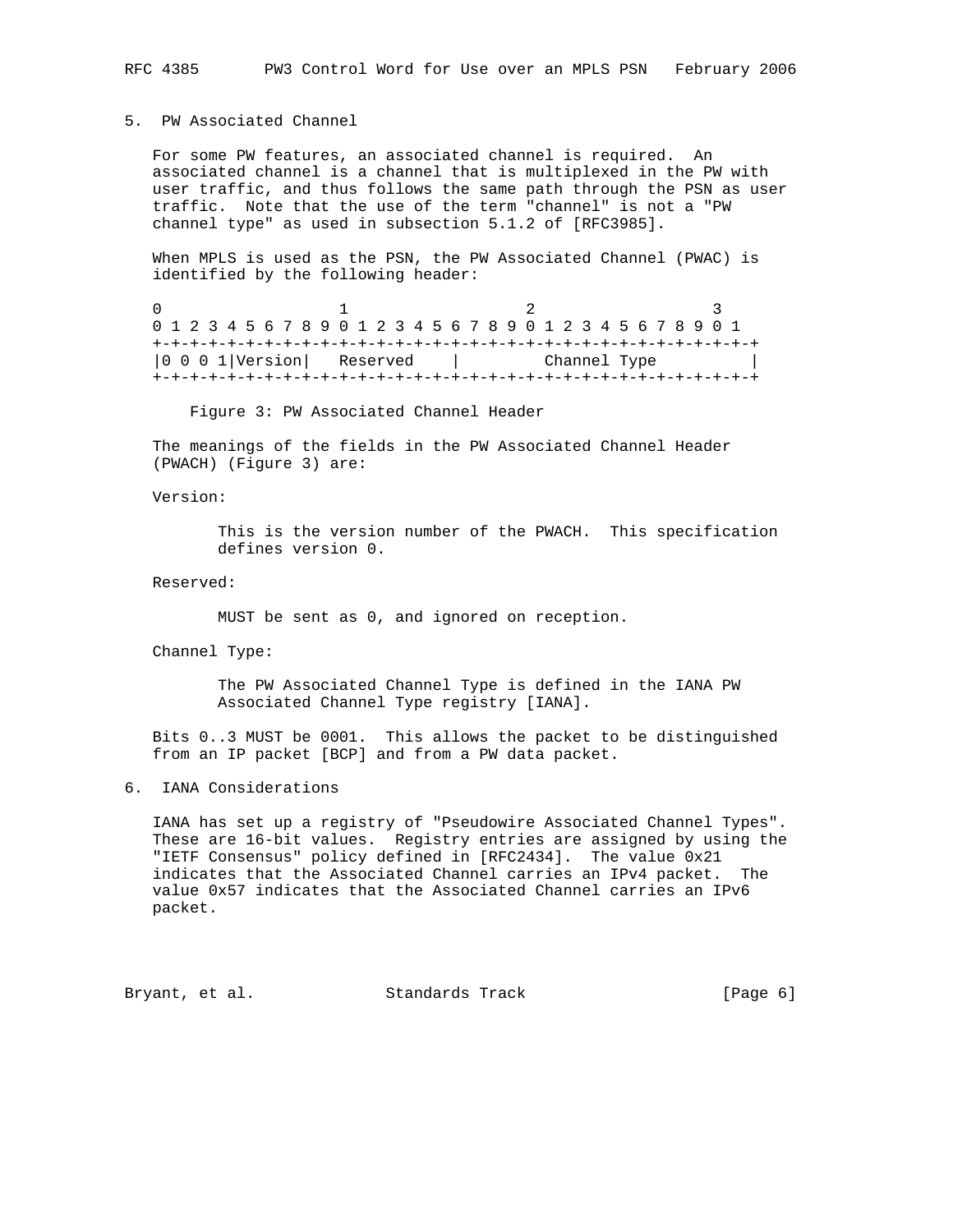RFC 4385 PW3 Control Word for Use over an MPLS PSN February 2006

# 7. Security Considerations

 An application using a PW Associated Channel must be aware that the channel can potentially be misused. Any application using the Associated Channel MUST therefore fully consider the resultant security issues, and provide mechanisms to prevent an attacker from using this as a mechanism to disrupt the operation of the PW or the PE, and to stop this channel from being used as a conduit to deliver packets elsewhere. The selection of a suitable security mechanism for an application using a PW Associated Channel is outside the scope of this document.

 If a PW has been configured to operate without a CW, the PW Associated Channel Type mechanism described in the document MUST NOT be used. This is to prevent user payloads being fabricated in such a way that they mimic the PW Associated Channel Header, and thereby provide a method of attacking the application that is using the Associated Channel.

#### 8. Acknowledgements

 The authors wish to thank David Allan, Thomas Nadeau, Yaakov Stein, and Mark Townsley for their input to this work.

Bryant, et al. Standards Track [Page 7]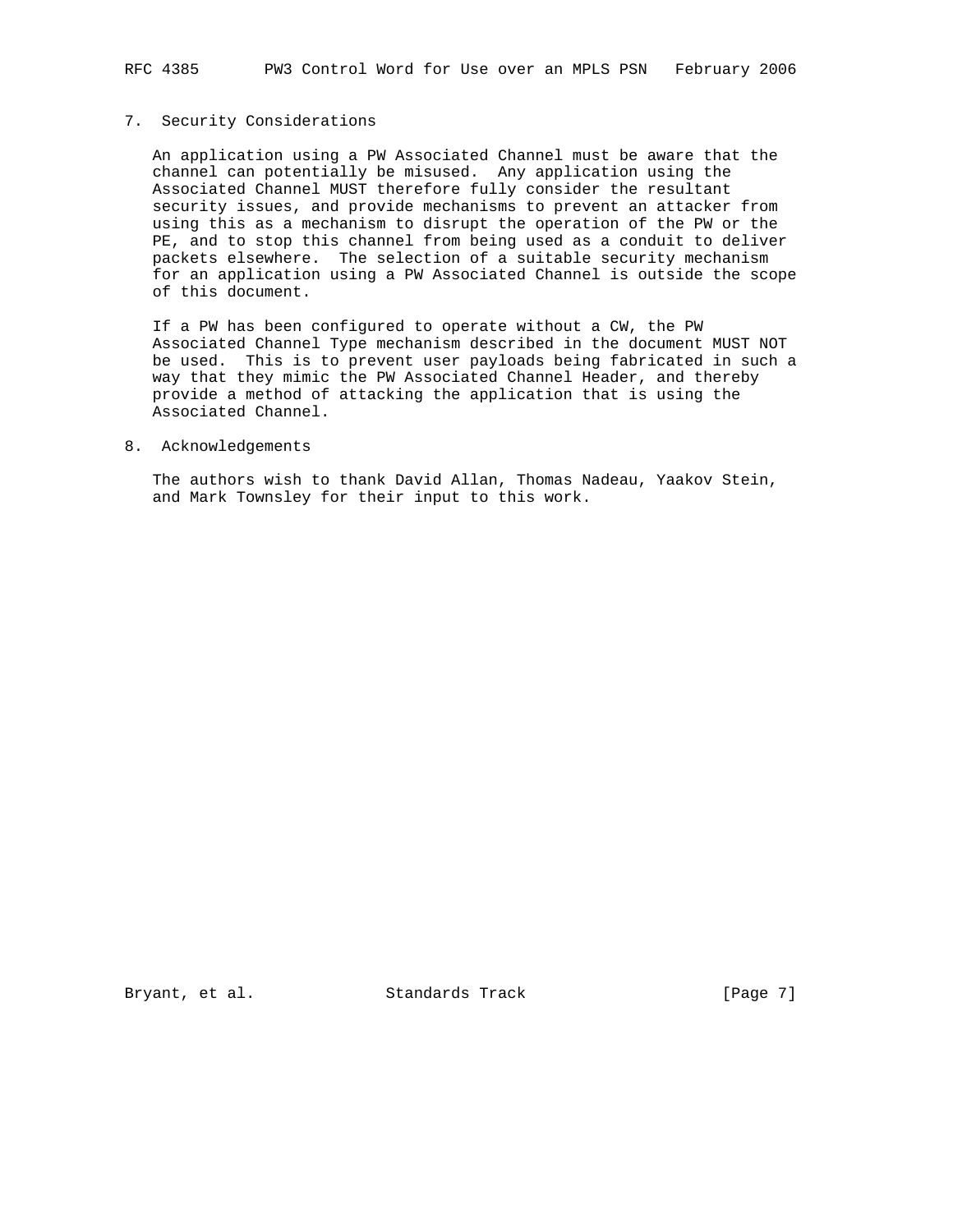RFC 4385 PW3 Control Word for Use over an MPLS PSN February 2006

- 9. Normative References
	- [RFC791] Postel, J., "Internet Protocol", STD 5, RFC 791, September 1981.
	- [RFC2119] Bradner, S., "Key words for use in RFCs to Indicate Requirement Levels", BCP 14, RFC 2119, March 1997.
	- [RFC2460] Deering, S. and R. Hinden, "Internet Protocol, Version 6 (IPv6) Specification", RFC 2460, December 1998.
- 10. Informative References
	- [BCP] Swallow, G., Bryant, S., and L. Andersson, "Avoiding Equal Cost Multipath Treatment in MPLS Networks", Work in Progress, September 2005.
	- [FRAG] Malis, A. and M. Townsley, "PWE3 Fragmentation and Reassembly", Work in Progress, November 2005.
	- [IANA] Martini, L., "IANA Allocations for Pseudowire Edge to Edge Emulation (PWE3)", Work in Progress, November 2005.
	- [RFC2434] Narten, T. and H. Alvestrand, "Guidelines for Writing an IANA Considerations Section in RFCs", BCP 26, RFC 2434, October 1998.
	- [RFC2992] Hopps, C., "Analysis of an Equal-Cost Multi-Path Algorithm", RFC 2992, November 2000.
	- [RFC3985] Bryant, S. and P. Pate, "Pseudo Wire Emulation Edge-to- Edge (PWE3) Architecture", RFC 3985, March 2005.
	- [VCCV] Nadeau, T. and R. Aggarwal, "Pseudowire Virtual Circuit Connectivity Verification (VCCV)", Work in Progress, August 2005.

Bryant, et al. Standards Track [Page 8]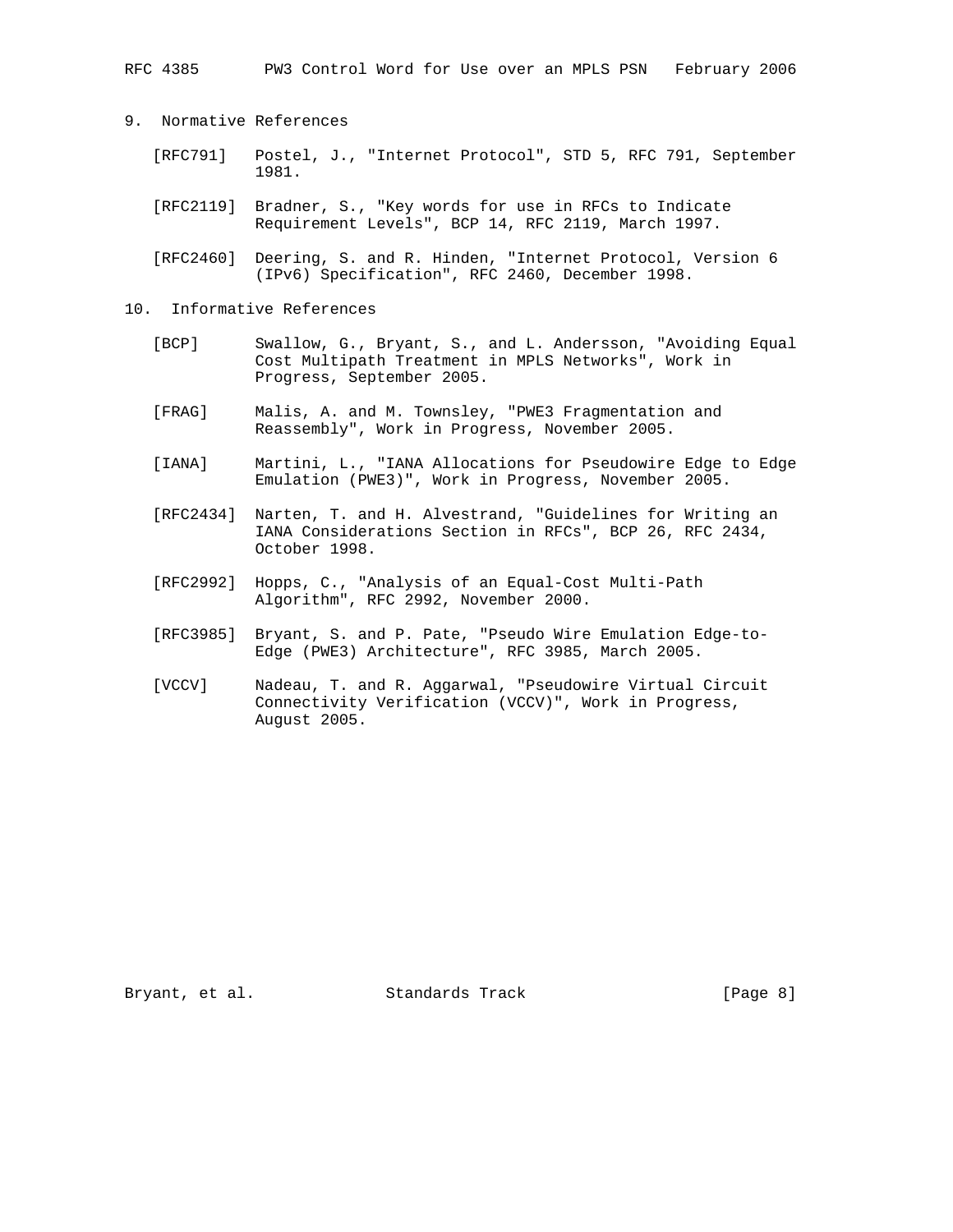```
 This appendix provides a pseudo-code description of the sequence
 number processing mechanism described in Section 4.2.
 unsigned16 RECEIVED /* packet sequence number
unsigned16 EXPECTED = 1 /* expected sequence number
                         /* initialized to one
 boolean sequencingDisabled
 boolean dropOutOfOrder /* policy on in-window out of sequence
                         /* packets
 updateExpected()
 begin
    EXPECTED := RECEIVED + 1;
     /* Because EXPECTED is an unsigned16 it will wrap
     /* from 65535 to 0
     /* zero is skipped
     if (EXPECTED = 0)
       EXPECTED := 1; return;
 end;
 On receipt of a PW packet from PSN:
 begin
     if (RECEIVED = 0) then begin
         processPacket();
         return;
     end;
     if (sequencingDisabled) then begin
         /* A packet was received with non-zero sequence number, but
         /* sequencing is disabled
         indicateReceiveFault();
         disablePW();
         return;
     end;
     /* The received sequence is the expected sequence number
     if ((RECEIVED = EXPECTED) then begin
         /* packet is in order
         processPacket();
         updateExpected();
         return;
     end;
```

```
Bryant, et al. Standards Track [Page 9]
```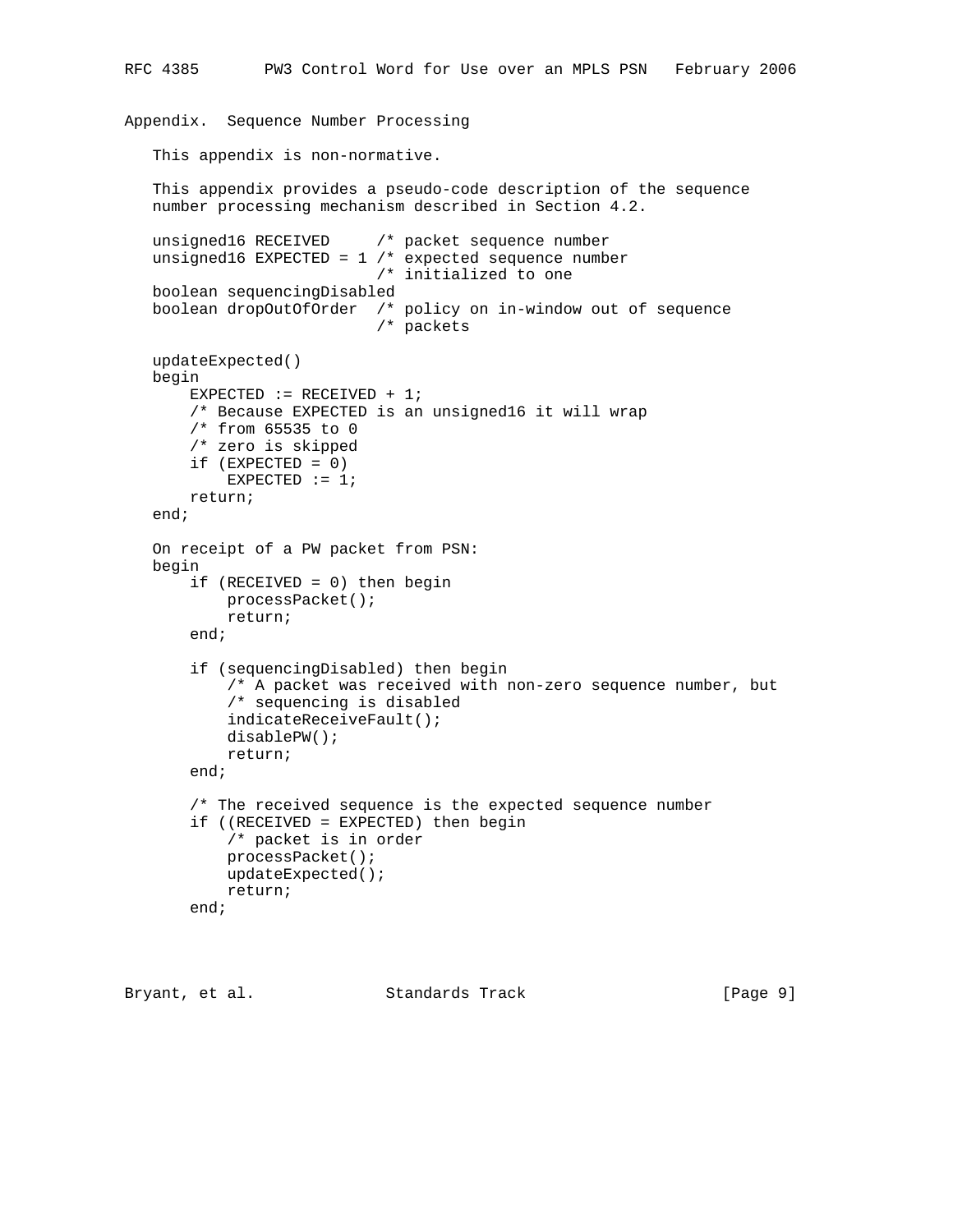```
 /* Test for received sequence number is greater than
     /* the expected sequence number and is within the
     /* allowed receive sequence number window
     if ((RECEIVED > EXPECTED) and
         ((RECEIVED - EXPECTED) < 32768) then begin
         /* packet is in the window, but there are late/missing
         /* packets
         if (dropOutOfOrder) then begin
             /* policy is to receive immediately, dropping
             /* out of sequence packets
             processPacket();
             updateExpected();
             return;
         end else begin
             /* policy is to wait for late packets
             processMissingPackets();
             return;
         end;
     end;
     /* Test for the received sequence is less than the
     /* expected sequence number and is within the allowed
     /* receive sequence number window
     if ((RECEIVED < EXPECTED) and
         ((EXPECTED - RECEIVED) >= 32768) then begin
         /* packet is in the window, but there are late/missing
         /* packets
         if (dropOutOfOrder) then begin
             /* policy is to receive immediately, dropping
             /* out of sequence packets
             processPacket();
             updateExpected();
             return;
         end else begin
             /* policy is to wait for late packets
             processMissingPackets();
             return;
         end;
     end;
     /* Received packet was outside the allowed receive
     /* sequence number window
    processOutOfWindow();
 end;
```
Bryant, et al. Standards Track [Page 10]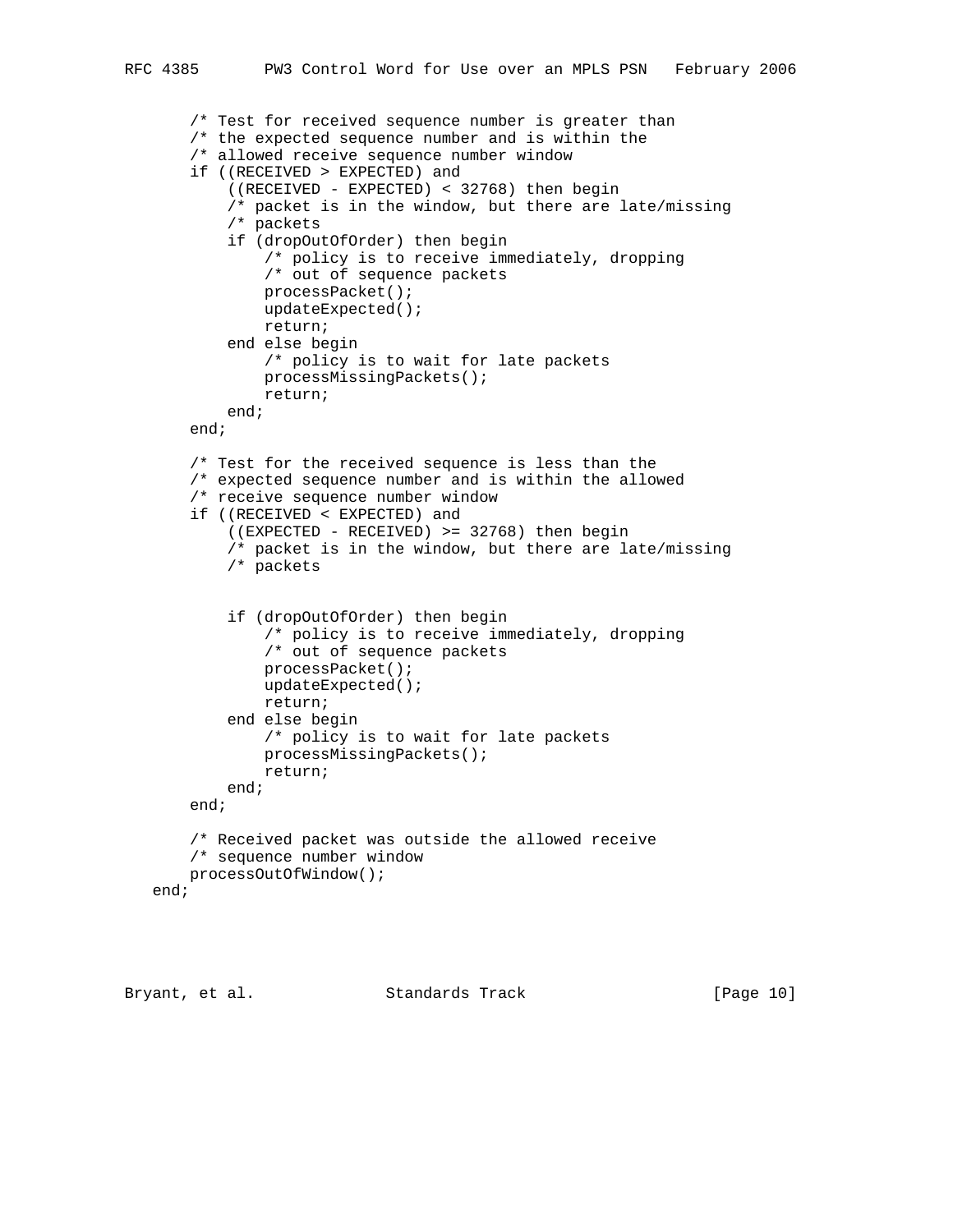Authors' Addresses

 Stewart Bryant Cisco Systems, 250, Longwater, Green Park, Reading, RG2 6GB, United Kingdom.

EMail: stbryant@cisco.com

 George Swallow Cisco Systems, Inc. 1414 Massachusetts Ave Boxborough, MA 01719

EMail: swallow@cisco.com

 Luca Martini Cisco Systems, Inc. 9155 East Nichols Avenue, Suite 400 Englewood, CO, 80112

EMail: lmartini@cisco.com

 Danny McPherson Arbor Networks, Inc.

EMail: danny@arbor.net

Bryant, et al. Standards Track [Page 11]